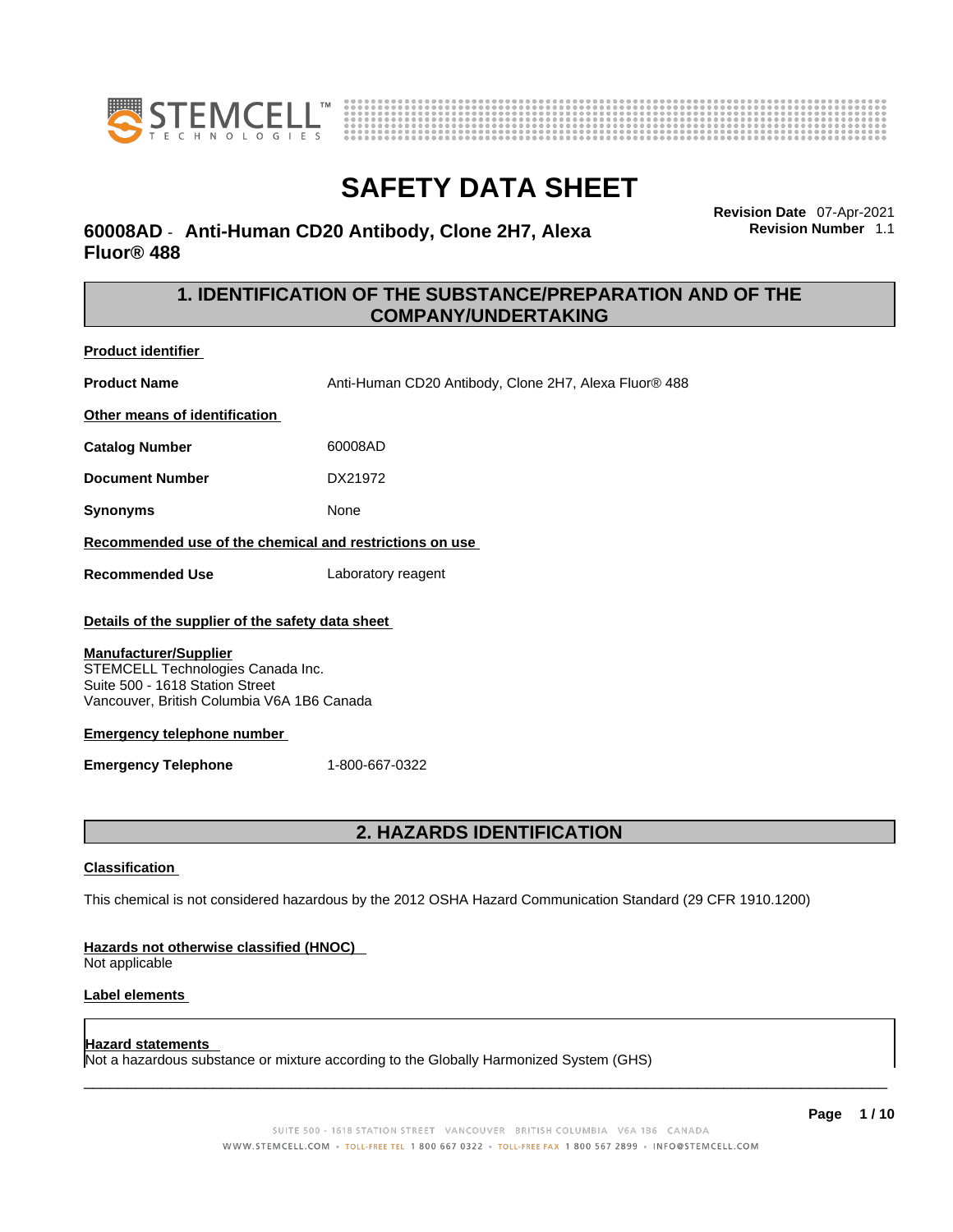



# \_\_\_\_\_\_\_\_\_\_\_\_\_\_\_\_\_\_\_\_\_\_\_\_\_\_\_\_\_\_\_\_\_\_\_\_\_\_\_\_\_\_\_\_\_\_\_\_\_\_\_\_\_\_\_\_\_\_\_\_\_\_\_\_\_\_\_\_\_\_\_\_\_\_\_\_\_\_\_\_\_\_\_\_\_\_\_\_\_\_\_\_\_ **Revision Date** 07-Apr-2021 **60008AD** - **Anti-Human CD20 Antibody, Clone 2H7, Alexa Fluor® 488**

The product contains no substances which at their given concentration, are considered to be hazardous to health.

**Appearance** Clear **Physical state** Liquid **Odor** No data available

**Revision Number** 1.1

**Other Information** 

Not applicable

**Unknown acute toxicity** 0 % of the mixture consists of ingredient(s) of unknown toxicity

0 % of the mixture consists of ingredient(s) of unknown acute oral toxicity

0 % of the mixture consists of ingredient(s) of unknown acute dermal toxicity

0 % of the mixture consists of ingredient(s) of unknown acute inhalation toxicity (gas)

0 % of the mixture consists of ingredient(s) of unknown acute inhalation toxicity (vapor)

0 % of the mixture consists of ingredient(s) of unknown acute inhalation toxicity (dust/mist)

### **3. COMPOSITION/INFORMATION ON INGREDIENTS**

#### **Substance**

Not applicable.

### **Mixture**

Not a hazardous substance or mixture according to the Globally Harmonized System (GHS)

\*The exact percentage (concentration) ofcomposition has been withheld as a trade secret.

### **4. FIRST AID MEASURES**

### **Description of first aid measures**

| <b>Inhalation</b>   | Remove to fresh air.                                                                                                    |
|---------------------|-------------------------------------------------------------------------------------------------------------------------|
| Eye contact         | Rinse thoroughly with plenty of water for at least 15 minutes, lifting lower and upper eyelids.<br>Consult a physician. |
| <b>Skin contact</b> | Wash skin with soap and water.                                                                                          |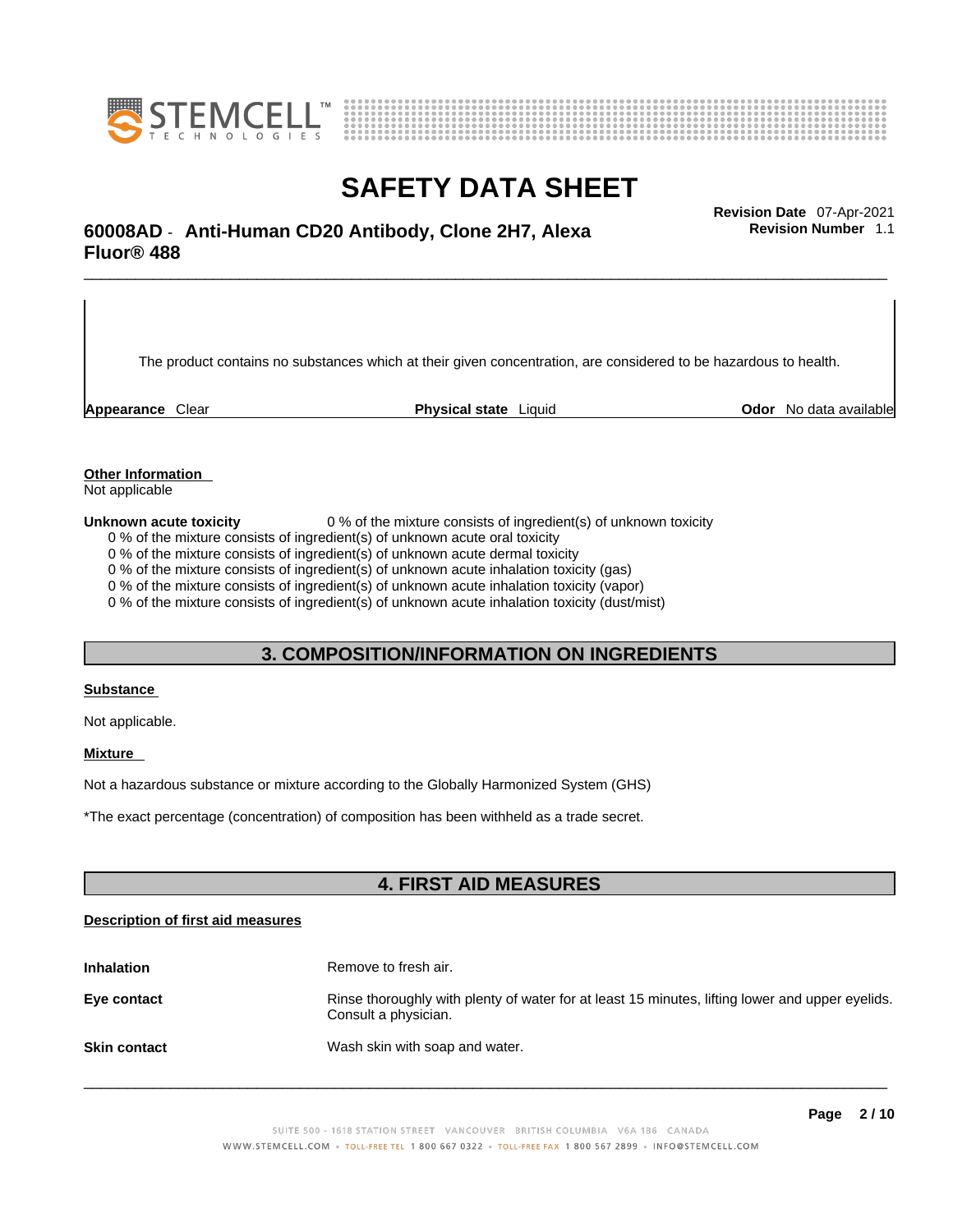



# \_\_\_\_\_\_\_\_\_\_\_\_\_\_\_\_\_\_\_\_\_\_\_\_\_\_\_\_\_\_\_\_\_\_\_\_\_\_\_\_\_\_\_\_\_\_\_\_\_\_\_\_\_\_\_\_\_\_\_\_\_\_\_\_\_\_\_\_\_\_\_\_\_\_\_\_\_\_\_\_\_\_\_\_\_\_\_\_\_\_\_\_\_ **Revision Date** 07-Apr-2021 **60008AD** - **Anti-Human CD20 Antibody, Clone 2H7, Alexa Fluor® 488**

**Ingestion** Clean mouth with water and drink afterwards plenty of water. **Most important symptoms and effects, both acute and delayed Symptoms** No information available. **Indication of any immediate medical attention and special treatment needed Note to physicians** Treat symptomatically. **5. FIRE-FIGHTING MEASURES Suitable Extinguishing Media** Use extinguishing measures that are appropriate to local circumstances and the surrounding environment. **Unsuitable extinguishing media** CAUTION: Use of water spray when fighting fire may be inefficient. **Specific hazards arising from the chemical** No information available. **Explosion data Sensitivity to Mechanical Impact** None. **Sensitivity to Static Discharge** None. **Special protective equipment for fire-fighters** Firefighters should wear self-contained breathing apparatus and full firefighting turnout gear. Use personal protection equipment. **6. ACCIDENTAL RELEASE MEASURES Personal precautions, protective equipment and emergency procedures Personal precautions** Ensure adequate ventilation. **Environmental precautions** 

**Environmental precautions** See Section 12 for additional Ecological Information.

### **Methods and material for containment and cleaning up**

**Methods for containment** Prevent further leakage or spillage if safe to do so.

 $\_$  ,  $\_$  ,  $\_$  ,  $\_$  ,  $\_$  ,  $\_$  ,  $\_$  ,  $\_$  ,  $\_$  ,  $\_$  ,  $\_$  ,  $\_$  ,  $\_$  ,  $\_$  ,  $\_$  ,  $\_$  ,  $\_$  ,  $\_$  ,  $\_$  ,  $\_$  ,  $\_$  ,  $\_$  ,  $\_$  ,  $\_$  ,  $\_$  ,  $\_$  ,  $\_$  ,  $\_$  ,  $\_$  ,  $\_$  ,  $\_$  ,  $\_$  ,  $\_$  ,  $\_$  ,  $\_$  ,  $\_$  ,  $\_$  ,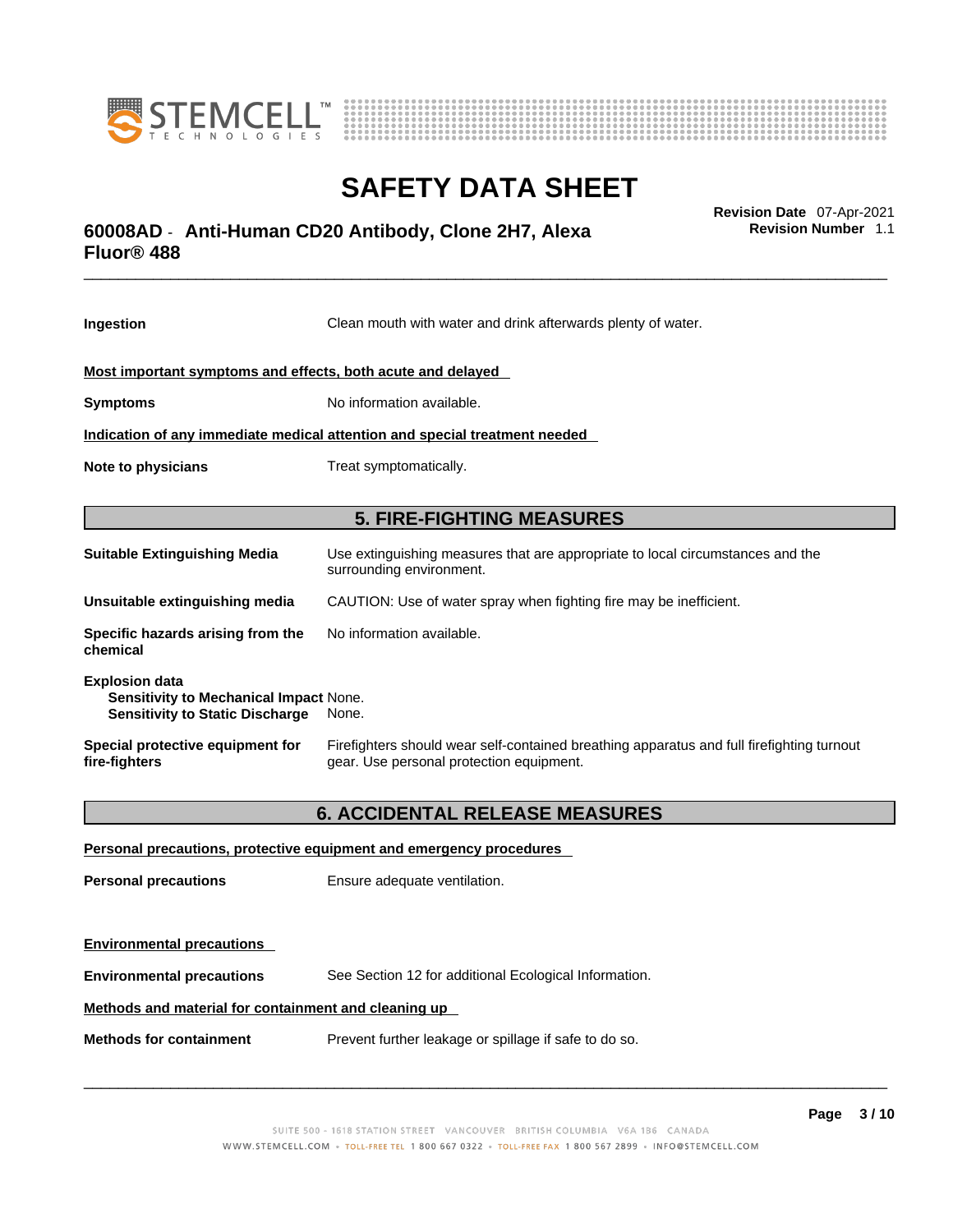



# \_\_\_\_\_\_\_\_\_\_\_\_\_\_\_\_\_\_\_\_\_\_\_\_\_\_\_\_\_\_\_\_\_\_\_\_\_\_\_\_\_\_\_\_\_\_\_\_\_\_\_\_\_\_\_\_\_\_\_\_\_\_\_\_\_\_\_\_\_\_\_\_\_\_\_\_\_\_\_\_\_\_\_\_\_\_\_\_\_\_\_\_\_ **Revision Date** 07-Apr-2021 **60008AD** - **Anti-Human CD20 Antibody, Clone 2H7, Alexa Fluor® 488**

**Revision Number** 1.1

| Methods for cleaning up         | Pick up and transfer to properly labeled containers.                                 |
|---------------------------------|--------------------------------------------------------------------------------------|
| Prevention of secondary hazards | Clean contaminated objects and areas thoroughly observing environmental regulations. |

### **7. HANDLING AND STORAGE**

| Handle in accordance with good industrial hygiene and safety practice.<br>Advice on safe handling |                                                                                     |  |  |
|---------------------------------------------------------------------------------------------------|-------------------------------------------------------------------------------------|--|--|
|                                                                                                   | Conditions for safe storage, including any incompatibilities                        |  |  |
| <b>Storage Conditions</b>                                                                         | Store in accordance with information listed on the Product Information Sheet (PIS). |  |  |

### **8. EXPOSURE CONTROLS/PERSONAL PROTECTION**

### **Control parameters**

**Precautions for safe handling**

**Exposure Limits** This product, as supplied, does not contain any hazardous materials with occupational exposure limits established by the region specific regulatory bodies.

### **Appropriate engineering controls**

| Showers              |  |
|----------------------|--|
| Eyewash stations     |  |
| Ventilation systems. |  |
|                      |  |

**Individual protection measures, such as personal protective equipment Eye/face protection** No special protective equipment required. **Skin and body protection** No special protective equipment required. **Respiratory protection** No protective equipment is needed under normal use conditions. If exposure limits are exceeded or irritation is experienced, ventilation and evacuation may be required. **General hygiene considerations** Handle in accordance with good industrial hygiene and safety practice.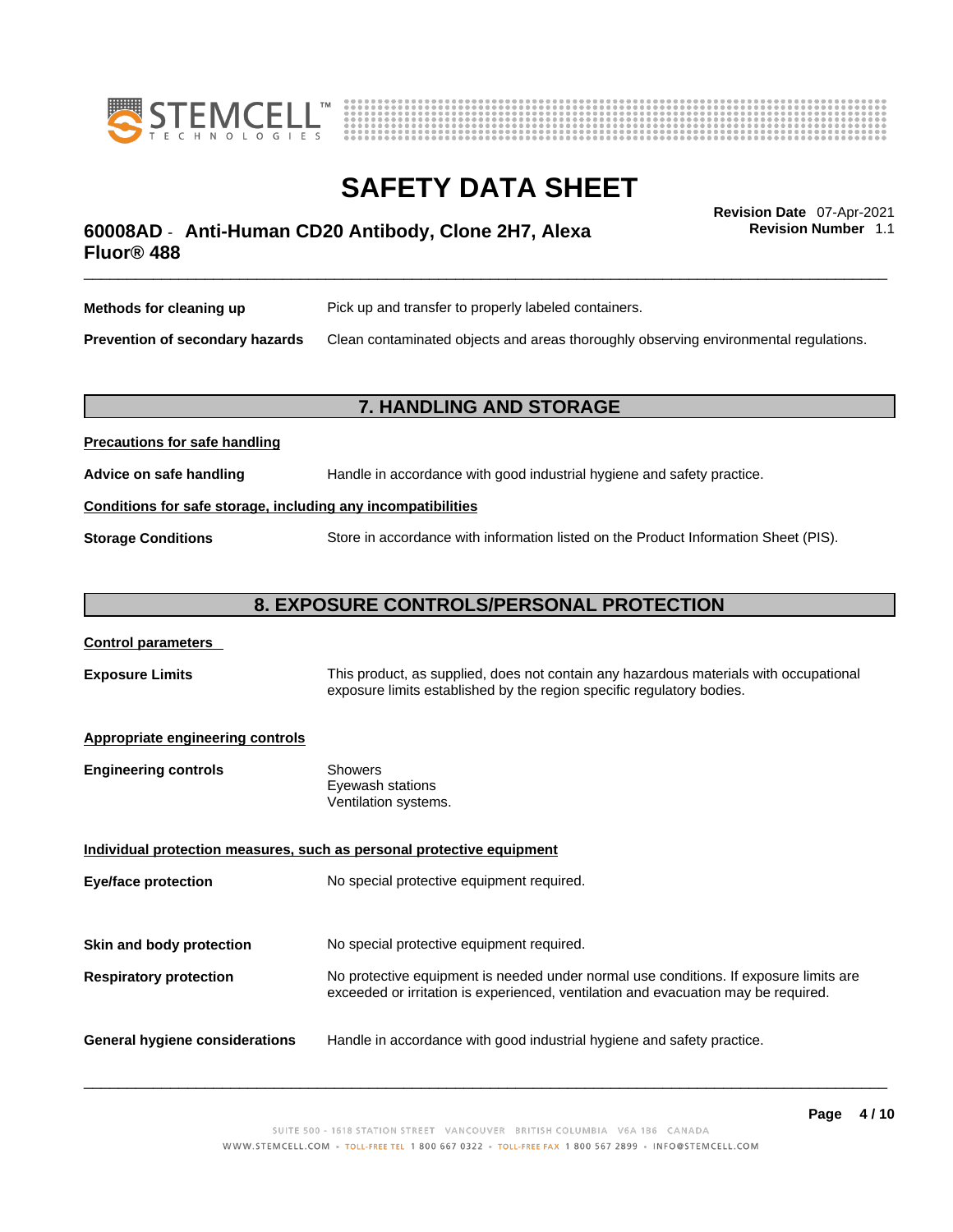



# \_\_\_\_\_\_\_\_\_\_\_\_\_\_\_\_\_\_\_\_\_\_\_\_\_\_\_\_\_\_\_\_\_\_\_\_\_\_\_\_\_\_\_\_\_\_\_\_\_\_\_\_\_\_\_\_\_\_\_\_\_\_\_\_\_\_\_\_\_\_\_\_\_\_\_\_\_\_\_\_\_\_\_\_\_\_\_\_\_\_\_\_\_ **Revision Date** 07-Apr-2021 **60008AD** - **Anti-Human CD20 Antibody, Clone 2H7, Alexa Fluor® 488**

**9. PHYSICAL AND CHEMICAL PROPERTIES Information on basic physical and chemical properties Physical state** Liquid **Appearance** Clear<br> **Color** No int **Color Color Color Color Color Color Color No** data available **Odor Odor Constanting Codor Constanting Codor Codor Codor Codor Codor Codor Codor Codor Codor Codor Codor Codor Codor Codor Codor Codor Codor Codor Codor Codor Codor Codor Codor No data available Explosive properties** No data available **Oxidizing properties** No information available **Other Information Softening point** No information available **Molecular weight** No information available **Molecular formula** No information available<br>**VOC Content (%)** No information available **VOC** Content (%) **Liquid Density** No information available **Bulk density No information available 10. STABILITY AND REACTIVITY Property CONSCRUTE IN THE VALUES REMARKS • Method pH** No data available None known **Melting point / freezing point Boiling point / boiling range Modata available None known Flash point Communist Communist Communist Communist Communist Communist Communist Communist Communist Communist Communist Communist Communist Communist Communist Communist Communist Communist Communist Communist Communi Evaporation rate Configure 1 Accord None Configure 1 Accord None known**<br> **Elammability (solid. gas)** No data available **None known** None known **Flammability (solid, gas)** No data available None known **Flammability Limit in Air None known None known Upper flammability limit:** No data available **Lower flammability limit:** No data available **Vapor pressure No data available None known Vapor density Notata available None known Relative density No data available None known Water solubility No data available Mone known**<br> **Solubility in other solvents** No data available None known None known **Solubility in other solvents** No data available **None known**<br> **Partition coefficient** No data available **None known**<br>
None known **Partition coefficient**<br> **Autoignition temperature**<br>
No data available **Autoignition temperature No data available None known**<br> **Decomposition temperature** No data available **None known**<br>
None known **Decomposition temperature** No data available None known<br> **Kinematic viscosity** No data available None known **Kinematic viscosity** No data available<br> **Dynamic viscosity** No data available **Dynamic viscosity** None known

**Reactivity No information available.** 

**Chemical stability** Stable under normal conditions.

 $\_$  ,  $\_$  ,  $\_$  ,  $\_$  ,  $\_$  ,  $\_$  ,  $\_$  ,  $\_$  ,  $\_$  ,  $\_$  ,  $\_$  ,  $\_$  ,  $\_$  ,  $\_$  ,  $\_$  ,  $\_$  ,  $\_$  ,  $\_$  ,  $\_$  ,  $\_$  ,  $\_$  ,  $\_$  ,  $\_$  ,  $\_$  ,  $\_$  ,  $\_$  ,  $\_$  ,  $\_$  ,  $\_$  ,  $\_$  ,  $\_$  ,  $\_$  ,  $\_$  ,  $\_$  ,  $\_$  ,  $\_$  ,  $\_$  ,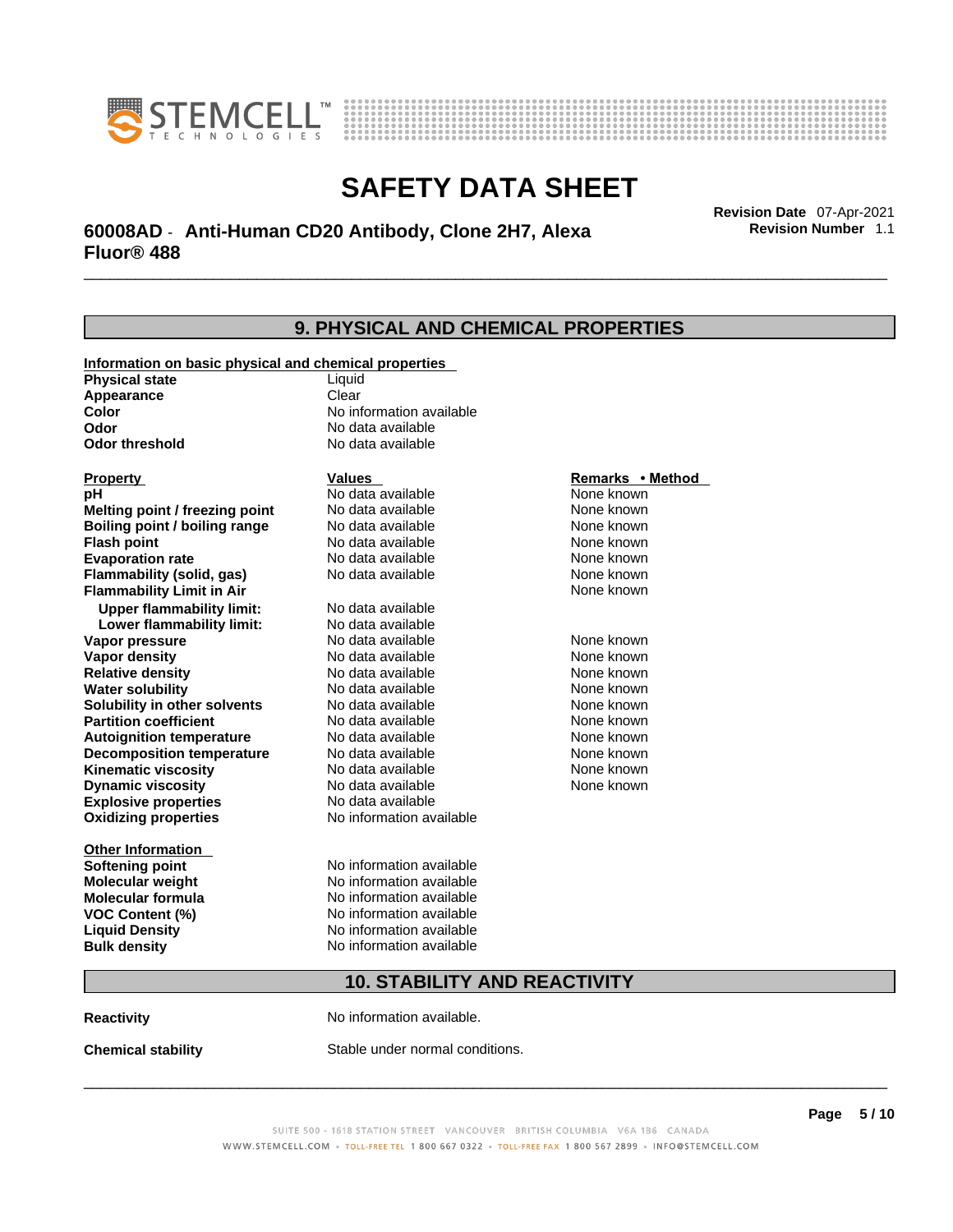



# \_\_\_\_\_\_\_\_\_\_\_\_\_\_\_\_\_\_\_\_\_\_\_\_\_\_\_\_\_\_\_\_\_\_\_\_\_\_\_\_\_\_\_\_\_\_\_\_\_\_\_\_\_\_\_\_\_\_\_\_\_\_\_\_\_\_\_\_\_\_\_\_\_\_\_\_\_\_\_\_\_\_\_\_\_\_\_\_\_\_\_\_\_ **Revision Date** 07-Apr-2021 **60008AD** - **Anti-Human CD20 Antibody, Clone 2H7, Alexa Fluor® 488**

**Revision Number** 1.1

| <b>Possibility of hazardous reactions</b> None under normal processing.    |                                           |  |
|----------------------------------------------------------------------------|-------------------------------------------|--|
| <b>Conditions to avoid</b>                                                 | None known based on information supplied. |  |
| Incompatible materials                                                     | None known based on information supplied. |  |
| Hazardous decomposition products None known based on information supplied. |                                           |  |

# **11. TOXICOLOGICAL INFORMATION**

### **Information on likely routes of exposure**

### **Product Information**

| <b>Inhalation</b>                                                            | Specific test data for the substance or mixture is not available. |  |
|------------------------------------------------------------------------------|-------------------------------------------------------------------|--|
| Eye contact                                                                  | Specific test data for the substance or mixture is not available. |  |
| <b>Skin contact</b>                                                          | Specific test data for the substance or mixture is not available. |  |
| Ingestion                                                                    | Specific test data for the substance or mixture is not available. |  |
| Symptoms related to the physical, chemical and toxicological characteristics |                                                                   |  |

**Symptoms** No information available.

**Numerical measures of toxicity**

**Acute toxicity**

**Unknown acute toxicity** 0 % of the mixture consists of ingredient(s) of unknown toxicity

0 % of the mixture consists of ingredient(s) of unknown acute oral toxicity

0 % of the mixture consists of ingredient(s) of unknown acute dermal toxicity

0 % of the mixture consists of ingredient(s) of unknown acute inhalation toxicity (gas)

0 % of the mixture consists of ingredient(s) of unknown acute inhalation toxicity (vapor)

0 % of the mixture consists of ingredient(s) of unknown acute inhalation toxicity (dust/mist) Product Information

#### **Delayed and immediate effects as well as chronic effects from short and long-term exposure**

| <b>Skin corrosion/irritation</b> | No information available. |
|----------------------------------|---------------------------|
| Product.<br>∷information         |                           |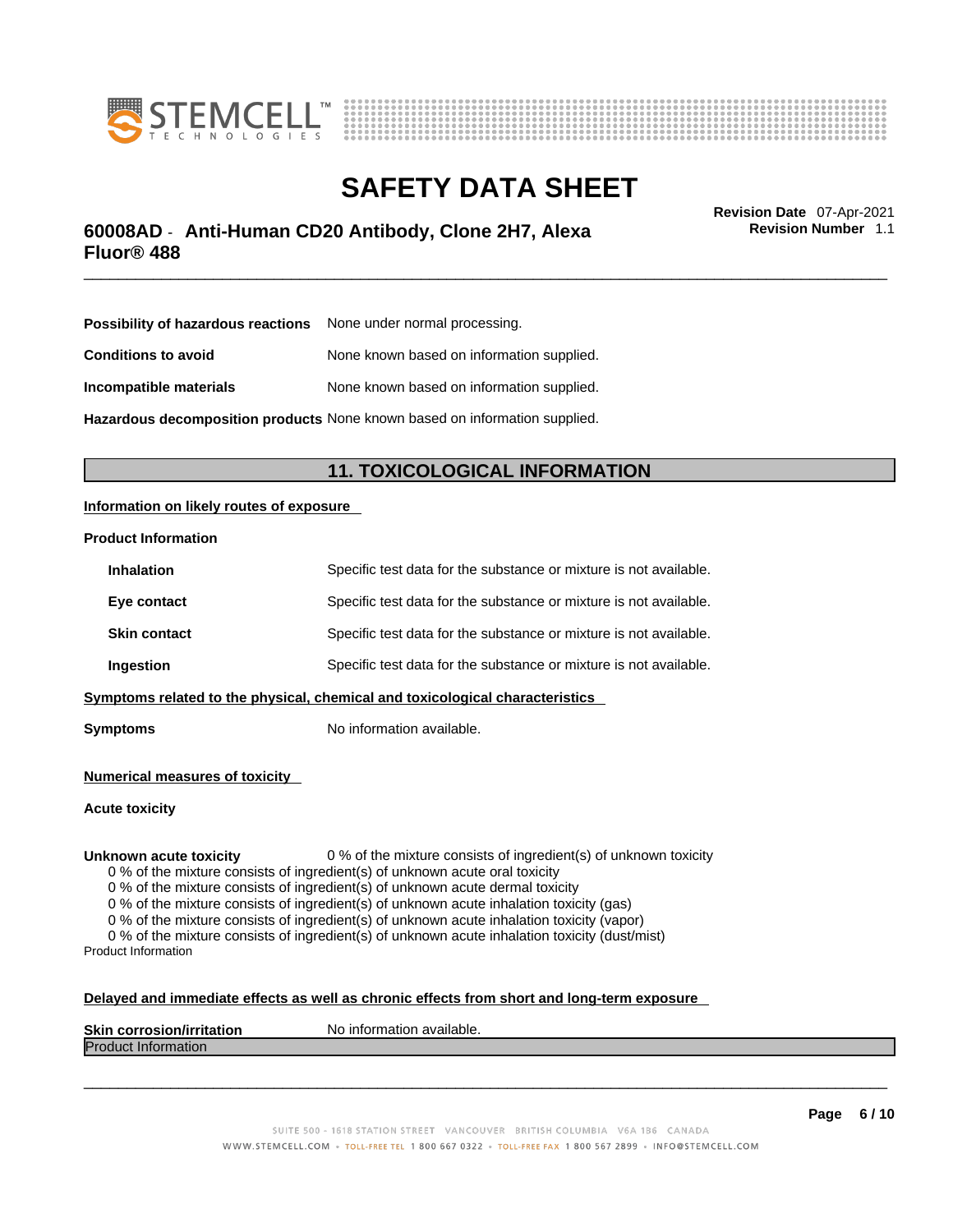



# \_\_\_\_\_\_\_\_\_\_\_\_\_\_\_\_\_\_\_\_\_\_\_\_\_\_\_\_\_\_\_\_\_\_\_\_\_\_\_\_\_\_\_\_\_\_\_\_\_\_\_\_\_\_\_\_\_\_\_\_\_\_\_\_\_\_\_\_\_\_\_\_\_\_\_\_\_\_\_\_\_\_\_\_\_\_\_\_\_\_\_\_\_ **Revision Date** 07-Apr-2021 **60008AD** - **Anti-Human CD20 Antibody, Clone 2H7, Alexa Fluor® 488**

**Serious eye damage/eye irritation** No information available. Product Information **Respiratory or skin sensitization** No information available. Product Information **Germ cell mutagenicity** No information available. Product Information **Carcinogenicity** No information available. **Reproductive toxicity** No information available. Product Information **STOT** - single exposure<br>
No information available. Product Information **STOT** - **repeated exposure** No information available. Product Information **Aspiration hazard** No information available.

# **12. ECOLOGICAL INFORMATION**

| <b>Ecotoxicity</b>            |                                    |  |
|-------------------------------|------------------------------------|--|
| <b>Product Information</b>    |                                    |  |
| Persistence and degradability | No information available.          |  |
| <b>Bioaccumulation</b>        | There is no data for this product. |  |
|                               |                                    |  |
| Other adverse effects         | No information available.          |  |

# **13. DISPOSAL CONSIDERATIONS**

| Waste treatment methods                |                                                                                                                    |
|----------------------------------------|--------------------------------------------------------------------------------------------------------------------|
| Waste from residues/unused<br>products | Dispose of in accordance with local regulations. Dispose of waste in accordance with<br>environmental legislation. |
| Contaminated packaging                 | Do not reuse empty containers.                                                                                     |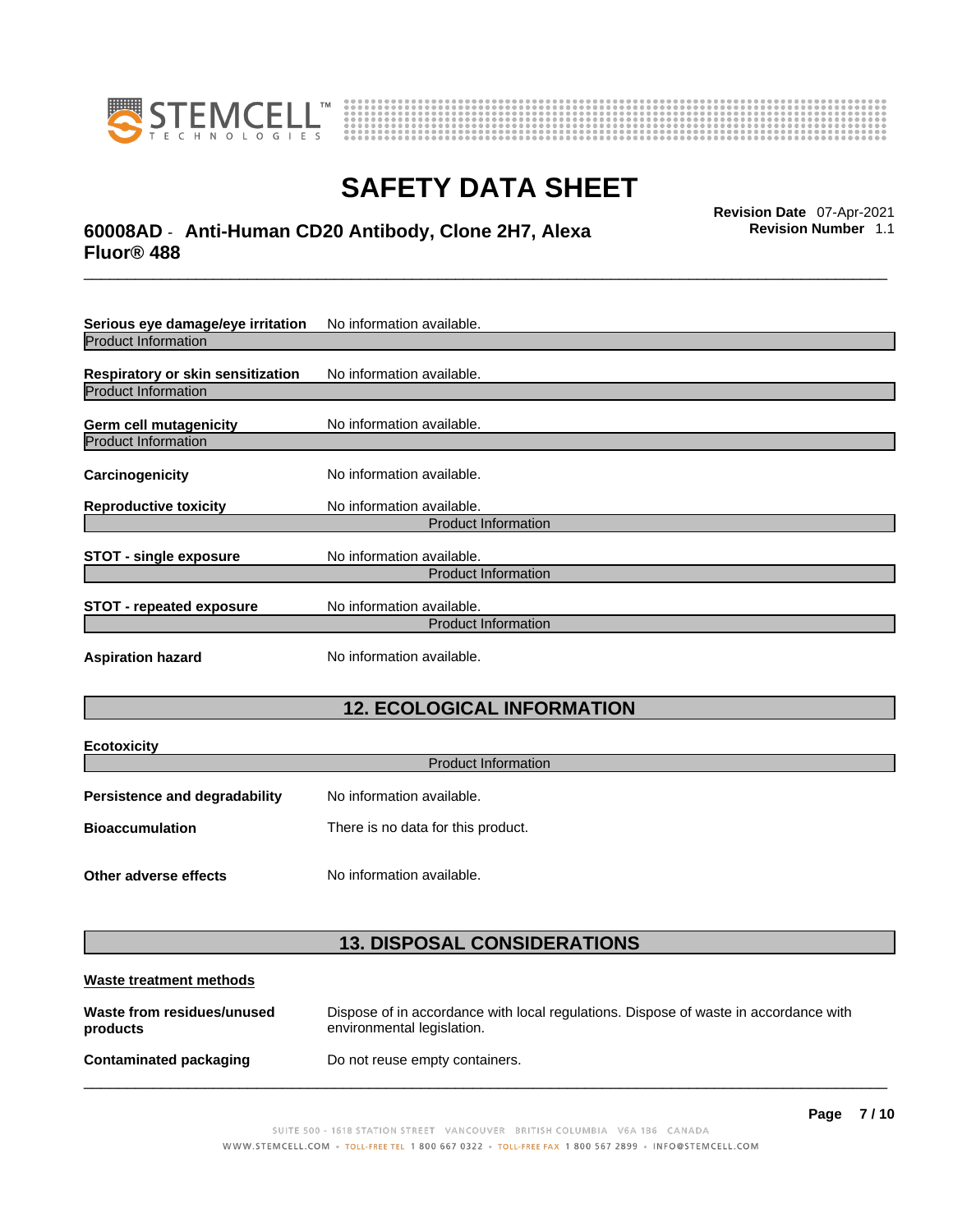



# \_\_\_\_\_\_\_\_\_\_\_\_\_\_\_\_\_\_\_\_\_\_\_\_\_\_\_\_\_\_\_\_\_\_\_\_\_\_\_\_\_\_\_\_\_\_\_\_\_\_\_\_\_\_\_\_\_\_\_\_\_\_\_\_\_\_\_\_\_\_\_\_\_\_\_\_\_\_\_\_\_\_\_\_\_\_\_\_\_\_\_\_\_ **Revision Date** 07-Apr-2021 **60008AD** - **Anti-Human CD20 Antibody, Clone 2H7, Alexa Fluor® 488**

**US EPA Waste Number** P105

**14. TRANSPORT INFORMATION** 

| <b>DOT</b>  | Not regulated |
|-------------|---------------|
| <u>TDG</u>  | Not regulated |
| <b>MEX</b>  | Not regulated |
| ICAO (air)  | Not regulated |
| <b>IATA</b> | Not regulated |
| <b>IMDG</b> | Not regulated |
| <b>RID</b>  | Not regulated |
| <b>ADR</b>  | Not regulated |
| <b>ADN</b>  | Not regulated |

# **15. REGULATORY INFORMATION**

| <b>International Inventories</b> |                 |
|----------------------------------|-----------------|
| <b>TSCA</b>                      | Complies        |
| <b>DSL/NDSL</b>                  | Complies        |
| <b>EINECS/ELINCS</b>             | Complies        |
| <b>ENCS</b>                      | Does not comply |
| <b>IECSC</b>                     | Complies        |
| <b>KECL</b>                      | Complies        |
| <b>PICCS</b>                     | Complies        |
| <b>AICS</b>                      | Complies        |

 **Legend:** 

 **TSCA** - United States Toxic Substances Control Act Section 8(b) Inventory  **DSL/NDSL** - Canadian Domestic Substances List/Non-Domestic Substances List  **EINECS/ELINCS** - European Inventory of Existing Chemical Substances/European List of Notified Chemical Substances  **ENCS** - Japan Existing and New Chemical Substances  **IECSC** - China Inventory of Existing Chemical Substances

 **KECL** - Korean Existing and Evaluated Chemical Substances

 $\_$  ,  $\_$  ,  $\_$  ,  $\_$  ,  $\_$  ,  $\_$  ,  $\_$  ,  $\_$  ,  $\_$  ,  $\_$  ,  $\_$  ,  $\_$  ,  $\_$  ,  $\_$  ,  $\_$  ,  $\_$  ,  $\_$  ,  $\_$  ,  $\_$  ,  $\_$  ,  $\_$  ,  $\_$  ,  $\_$  ,  $\_$  ,  $\_$  ,  $\_$  ,  $\_$  ,  $\_$  ,  $\_$  ,  $\_$  ,  $\_$  ,  $\_$  ,  $\_$  ,  $\_$  ,  $\_$  ,  $\_$  ,  $\_$  ,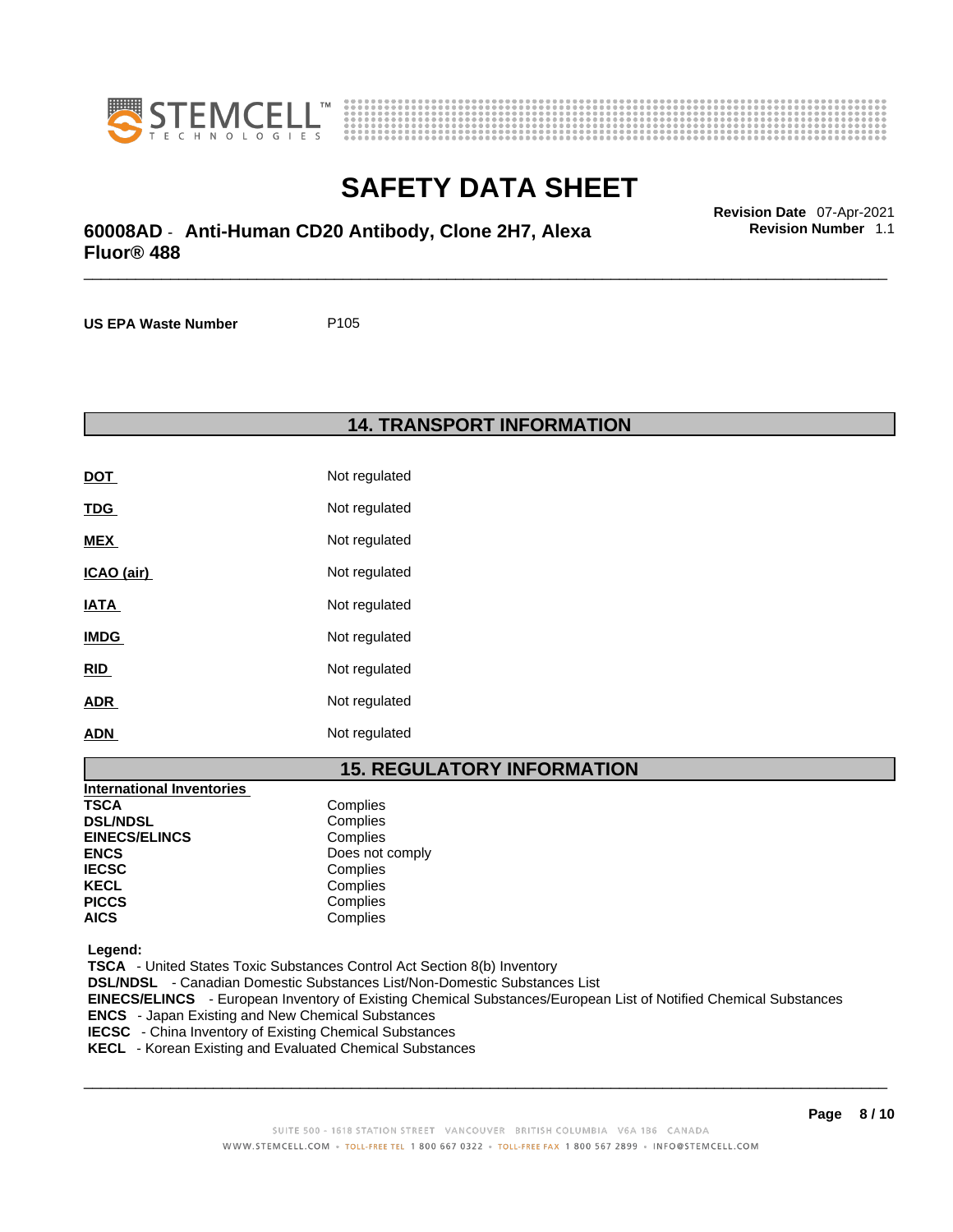



# \_\_\_\_\_\_\_\_\_\_\_\_\_\_\_\_\_\_\_\_\_\_\_\_\_\_\_\_\_\_\_\_\_\_\_\_\_\_\_\_\_\_\_\_\_\_\_\_\_\_\_\_\_\_\_\_\_\_\_\_\_\_\_\_\_\_\_\_\_\_\_\_\_\_\_\_\_\_\_\_\_\_\_\_\_\_\_\_\_\_\_\_\_ **Revision Date** 07-Apr-2021 **60008AD** - **Anti-Human CD20 Antibody, Clone 2H7, Alexa Fluor® 488**

**Revision Number** 1.1

 **PICCS** - Philippines Inventory of Chemicals and Chemical Substances  **AICS** - Australian Inventory of Chemical Substances

#### **US Federal Regulations**

#### **SARA 313**

Section 313 of Title III of the Superfund Amendments and Reauthorization Act of 1986 (SARA). This product does not contain any chemicals which are subject to the reporting requirements of the Act and Title 40 of the Code of Federal Regulations, Part 372.

| SARA 311/312 Hazard Categories    |    |  |
|-----------------------------------|----|--|
| Acute health hazard               | N٥ |  |
| <b>Chronic Health Hazard</b>      | No |  |
| <b>Fire hazard</b>                | No |  |
| Sudden release of pressure hazard | No |  |
| <b>Reactive Hazard</b>            | No |  |

### **CWA (Clean WaterAct)**

This product does not contain any substances regulated as pollutants pursuant to the Clean Water Act (40 CFR 122.21 and 40 CFR 122.42).

### **CERCLA**

This material, as supplied, does not contain any substances regulated as hazardous substances under the Comprehensive Environmental Response Compensation and Liability Act (CERCLA) (40 CFR 302) or the Superfund Amendments and Reauthorization Act (SARA) (40 CFR 355). There may be specific reporting requirements at the local, regional, or state level pertaining to releases of this material.

### **US State Regulations**

#### **California Proposition 65**

This product does not contain any Proposition 65 chemicals.

### **U.S. State Right-to-Know Regulations**

#### **US State Regulations**

| Chemical name            | New Jersey | <b>Massachusetts</b> | Pennsylvania |
|--------------------------|------------|----------------------|--------------|
| Water                    |            |                      |              |
| 7732-18-5                |            |                      |              |
| Sodium Phosphate Dibasic |            |                      |              |
| 7558-79-4                |            |                      |              |
| Sodium Azide             |            |                      |              |
| 26628-22-8               |            |                      |              |